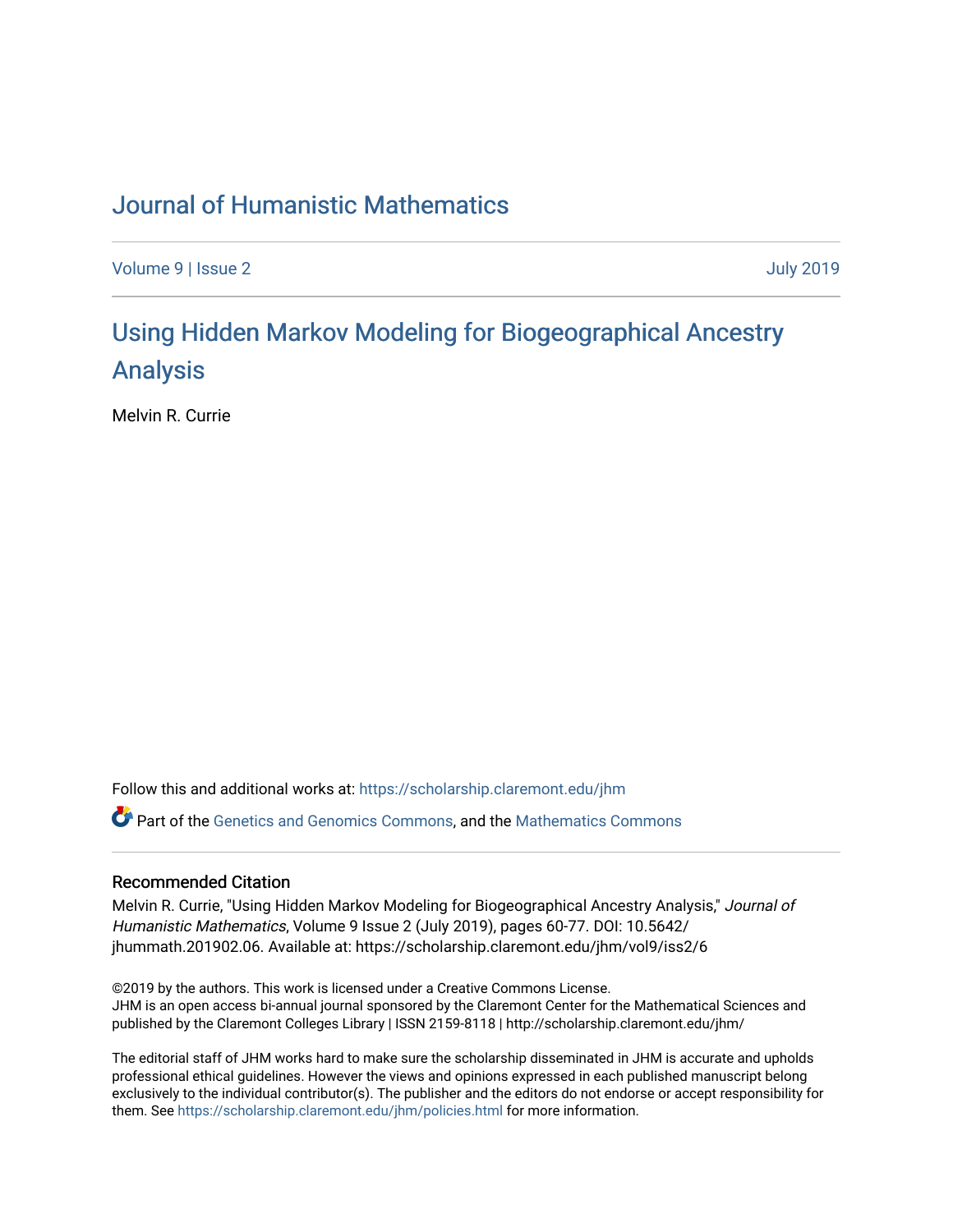## Using Hidden Markov Modeling for Biogeographical Ancestry Analysis

Melvin R. Currie

Baltimore, Maryland, USA currie.incoming@gmail.com

## Abstract

This paper describes a methodology for analyzing X chromosome data to establish biogeographical contributions to the author's X chromosome. We present an exposition of how Hidden Markov Modeling (HMM) can be used as a black box for ancestry analysis and focus on a set of conditions that are not universal but fairly common. The first condition is that the ancestral populations are drawn from regions that have had very little or no contact with each other since prehistoric times. The second condition is that the number of possible ancestral populations is small. In this analysis, we assume that the ancestral populations are Native North American, Northwestern European, and West African. We compare the result of our analysis with the analyses carried out by the companies 23andMe and deCODEme for the same data. Finally, we point to a mechanism for reducing noise by adjusting the data before applying HMM.

This paper describing the author's analysis of his X chromosome is the result of a marriage between two spheres. The author is a mathematician and an avid genealogist. His formal education is in pure mathematics, having written a PhD dissertation in that domain, which was followed by a period in academia conducting related research. However, he spent the last 25 years of his career before retirement applying mathematics to cryptanalysis and cryptographic design at the National Security Agency. The year before his retirement he wrote an in-depth paper on Hidden Markov modeling (HMM) that covered in gory detail, with all the derivations and proofs, everything from the alpha-pass to the Baum-Welch convergence.[1](#page-1-0)

<span id="page-1-0"></span><sup>&</sup>lt;sup>1</sup>This was an internal NSA paper but is available upon request from the author.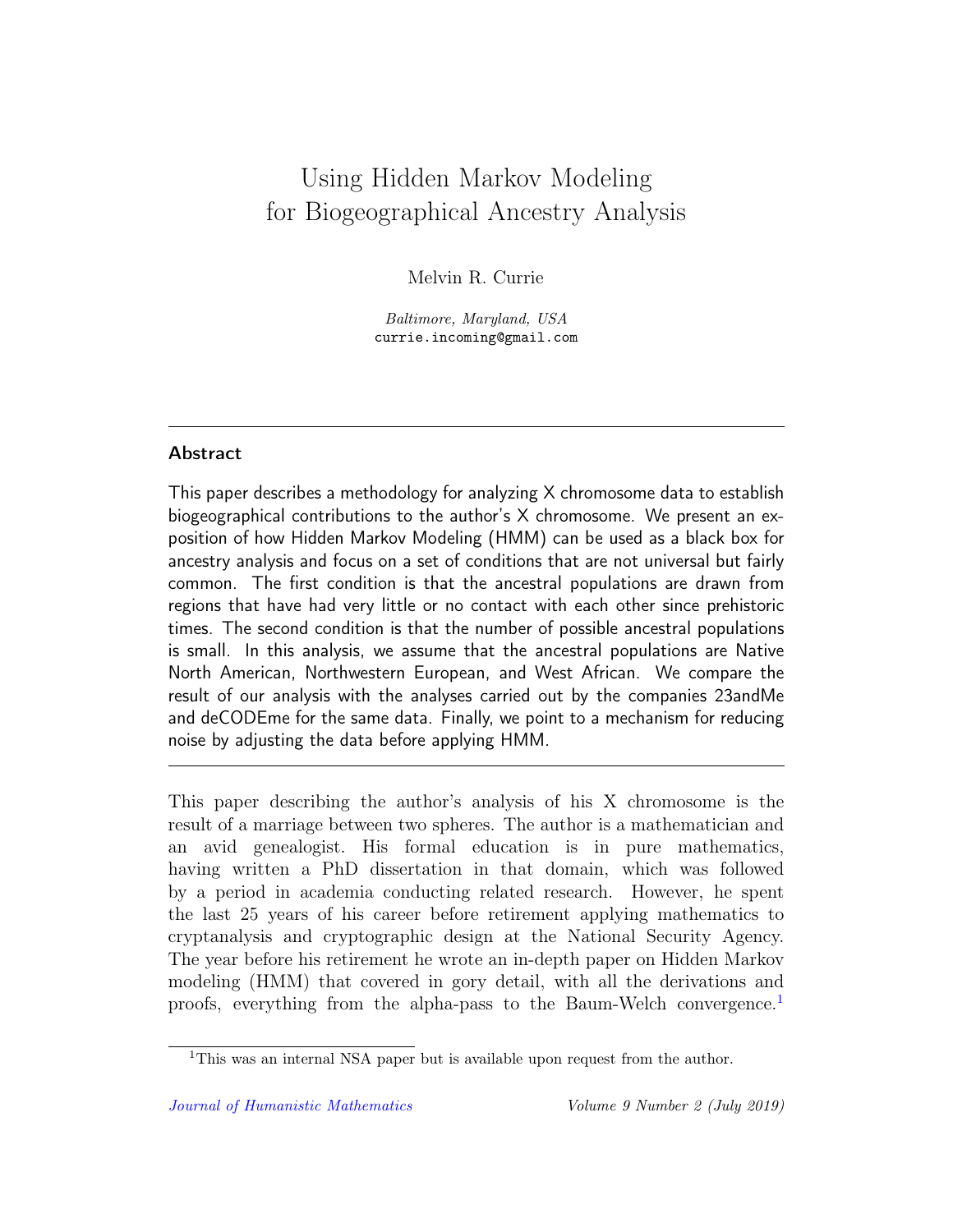The current article is a byproduct of that paper and introduces a more sophisticated approach to handling the population data when applying HMM to ancestry analysis.

Initially, the author's pursuit of family history employed conventional genealogical tools, and he was able to trace the presence of his ancestors in North America to the 1700s in the colonies (eventually states) of Virginia and North Carolina, specifically the Piedmont regions of those states. When direct-tothe-consumer DNA analysis became available, he had been doing conventional genealogy for two decades. For the past ten years, DNA-related tools have been a welcome addition to oral history and document sleuthing.

Let's set the stage. Among the products that these companies provide is a biogeographical breakdown of contributions to the customer's genome from various regions around the globe. This paper will apply HMM to that problem, specifically the author's X chromosome, the analysis of which showed, among other things, a large contribution from a Native American ancestor or ancestors. Further, the X chromosome for men does not require any effort to tease apart the father's contribution from the mother's contribution. That is to say that no phasing is required, which removes a difficult challenge.

The X chromosome differs from the autosomal chromosomes (chromosomes 1 through 22) in that a rather restricted set of ancestors are potential contributors. Males receive an X chromosome only from their mothers. This is in contrast to females, who receive an X chromosome from each parent. What is just as interesting is that the male passes his X chromosome to his offspring effectively without recombination being a part of the process. As a result, distant ancestors on the X chromosome "glide path" have a greater chance of keeping in play a contribution to a descendant on the X chromosome than they have on the autosomal chromosomes. Figure [1](#page-3-0) displays the X chromosome contributors for four ancestral generations. Note that although we have sixteen  $2<sup>nd</sup>$  great grandparents, only five of them could possibly be contributors to our X chromosome. In the author's case, Native American ancestry is disproportionately represented on his X chromosome by an order of magnitude, with well over 40% of the chromosome reflecting Native American contribution versus just a bit more than 3% overall contribution of Native American ancestry to his genome. We will eventually reach the conclusion that there is no European contribution to the author's X chromosome, despite the author having a far larger European contribution across the genome than Native American contribution.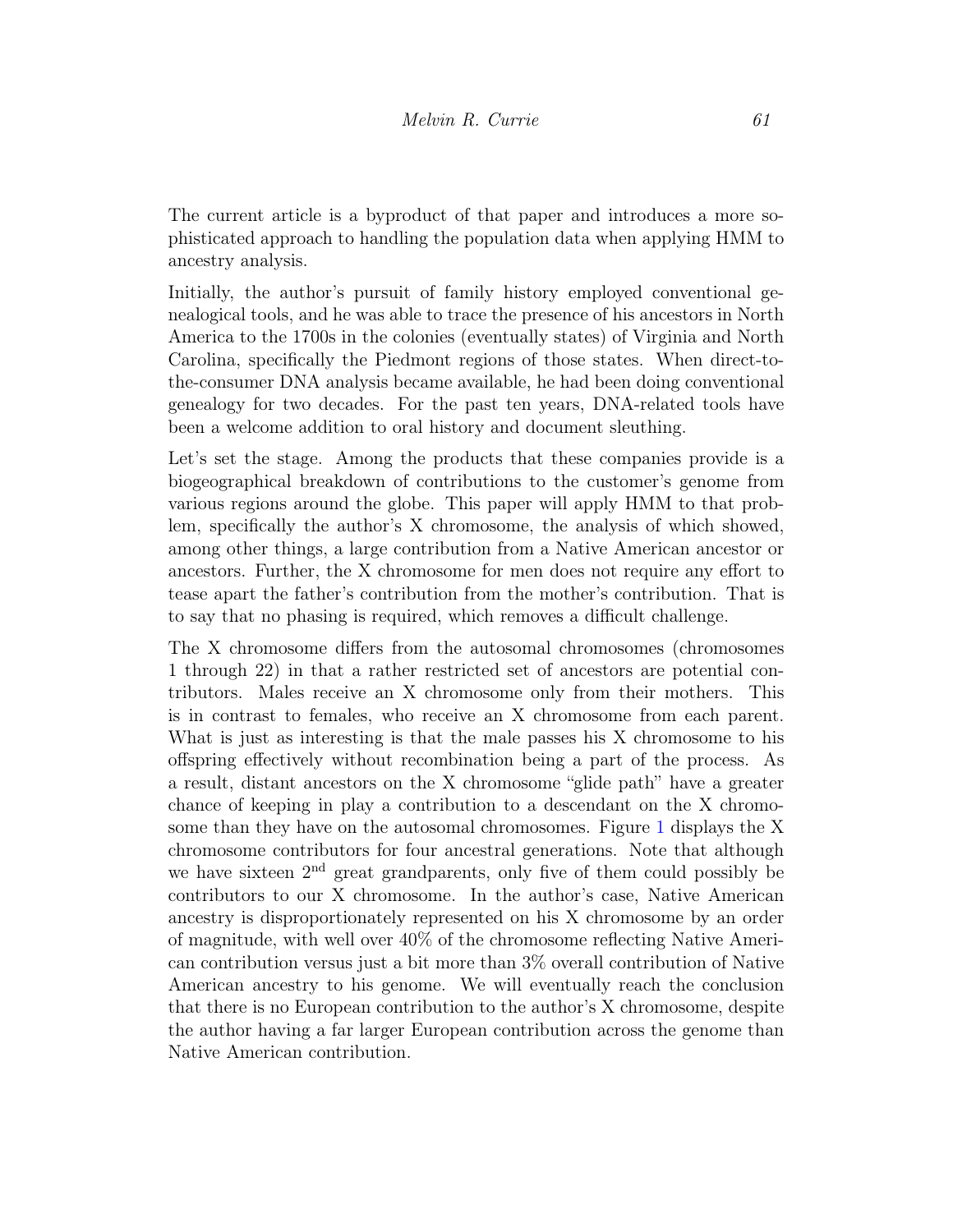

<span id="page-3-0"></span>Figure 1: Six generations of the X chromosome inheritance tree (in red) for a male. The letters in black represent the maternal ancestors that cannot contribute. No paternal ancestors contribute to a male's X chromosome and for sake of simplicity the paternal branch is not shown. (Circles-female, Squares-male).

By the way, many readers will recognize that we have the first few terms of the Fibonacci sequence in the column on the right: 1, 1, 2, 3, 5, 8. The number of "X chromosome" 3<sup>rd</sup> great grandparents is  $8 = 5 + 3$ . There are 13 (8+5) 4 th great grandparents in this category.

Figure [2](#page-4-0) shows two analyses of the author's X chromosome, one at the testing company 23andMe (Mountain View, California, USA) and one using the same raw data file processed by the deCODEme service (deCODE genetics, Reykjavik, Iceland; the deCODEme feature was discontinued in 2013). The centromere is a region of the chromosome for which data were unavailable.

Of course, one notices immediately that the results are not the same. There is a significant segment of European ancestry found by deCODEme, while Europe was a no-show in the 23andMe results. We should note that in the graphic representing the deCODEme analysis, the green segments were actually assigned to an umbrella category that the company simply called "Asian." This category included the indigenous North American population. In an earlier incarnation of the 23andMe analysis, half of what the graphic shows as Native American was given the designation "Mongolian.'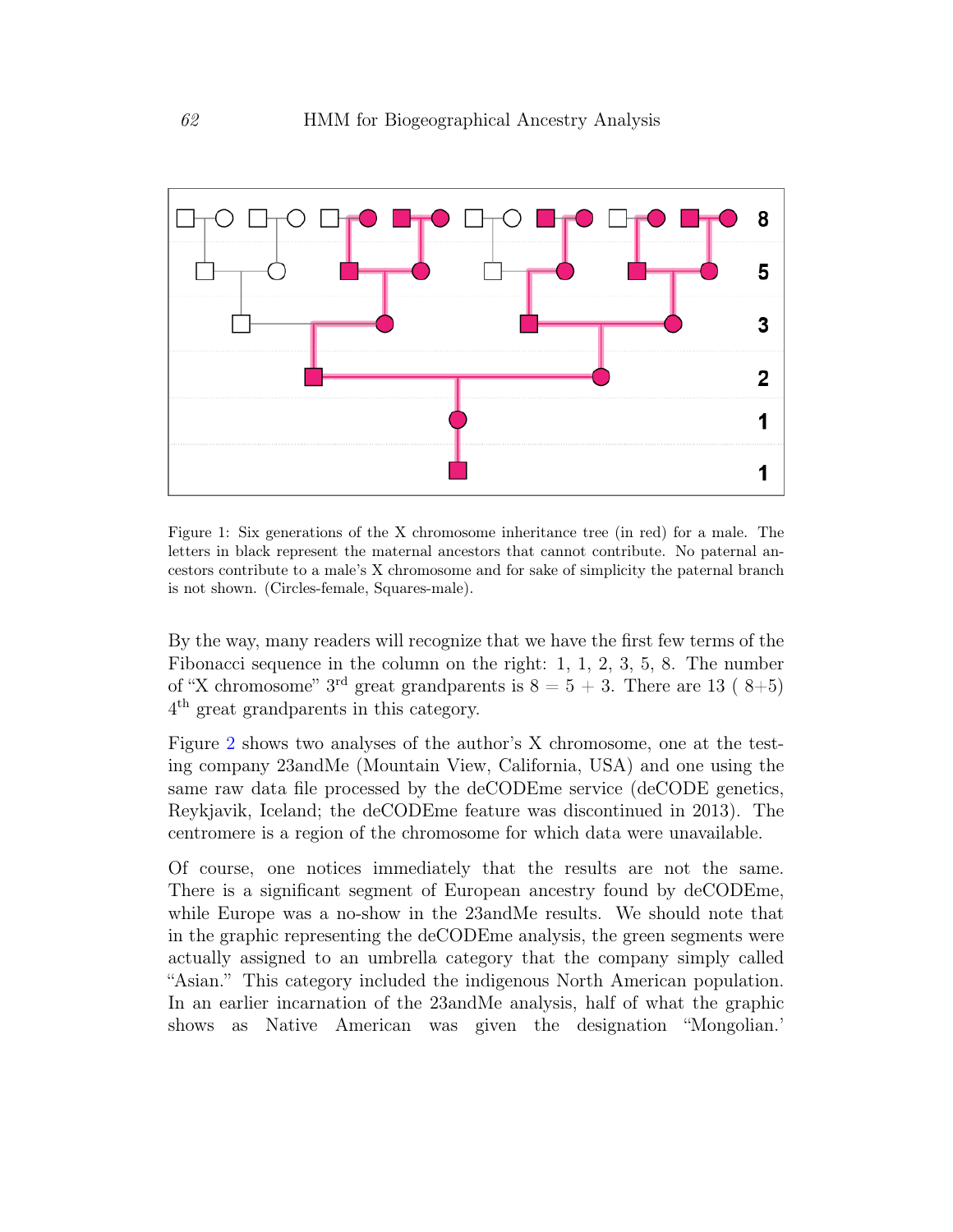

<span id="page-4-0"></span>Figure 2: X chromosome biogeographical analyses by 23andMe and deCODEme. Color coding indicates the biogeographical origins of the segments.

Distinguishing Native American contributions from Asian contributions has been quite a challenge for every company the author has dealt with. Recently, 23andMe improved their approach and this segment on the X chromosome is now entirely Native American according to their analysis.

The author was motivated to take on the problem himself using 23andMe's raw data. Only three reference populations were used: Amerind, Northwest European, and West African. We saw no reason to burden the model with populations that with near certainty did not contribute to the author's genome. We suspect that deCODEme used too few populations, and that Asian was an inadequate proxy for Native American. On the other hand, it would appear that 23andMe includes so many populations in their modeling that their analysis suffers under the weight. The population data sets used for this paper were available in Stanford University and University of Michigan databases.

So, what are the components of the model? As stated above, the underlying states are Amerind, Northwestern European, and West African. We need to introduce some language at this point. A single nucleotide polymorphism (SNP) is a base-pair position that is known to exist in the human population in at least two of the four possible nucleotides (adenine, cytosine, guanine, or thymine;  $A, C, G, T$ ).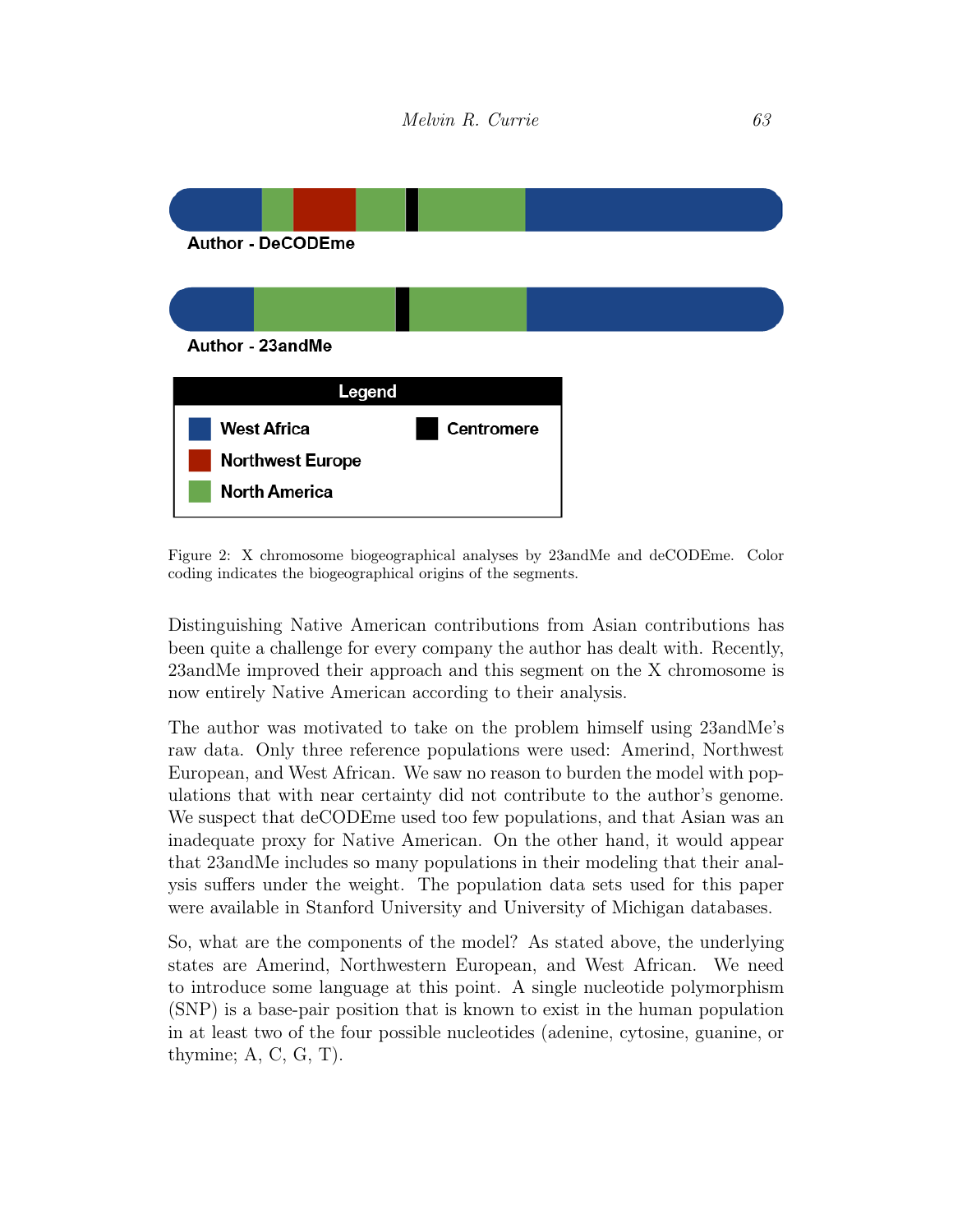At each sampled position of the X chromosome, we know what version of the SNP the author had and the frequencies at which this version occurred in each of the three populations. Table [1](#page-5-0) displays a sampled segment of the author's observed (O) SNP data aligned with the frequencies at which the version occurs in each sample of the three populations. The leftmost column provides the position number on the X chromosome for each SNP. The notation  $\mathbb{P}(A|B)$ denotes the probability of A given B. For example, we write  $\mathbb{P}(\text{O}|\text{Amer})$ to represent the frequency with which an observed version was found in the sample population of Native Americans.

<span id="page-5-0"></span>

| Position | Author           | $\mathbb{P}(\text{O} \text{Amer})$ | $\mathbb{P}(\text{O} \text{Afr})$ | $\mathbb{P}(\text{O} \text{Eur})$ |
|----------|------------------|------------------------------------|-----------------------------------|-----------------------------------|
| 31443128 | A                | 0.43                               | 0.151                             | 0.028                             |
| 31444181 | G                | 0.961                              | 0.663                             | 0.959                             |
| 31450161 | $\mathcal{C}$    | 0.469                              | 0.488                             | 0.096                             |
| 31453286 | $\mathbf T$      | 0.969                              | 0.919                             | 0.932                             |
| 31464466 | A                | 0.477                              | 0.442                             | 0.11                              |
| 31470405 | $\mathcal{C}$    | 0.438                              | 0.14                              | 0.041                             |
| 31482315 | $\boldsymbol{A}$ | 0.477                              | 0.369                             | 0.097                             |
| 31487383 | $\boldsymbol{A}$ | 0.477                              | 0.302                             | 0.151                             |
| 31511118 | $\boldsymbol{A}$ | $\mathbf{1}$                       | 0.953                             | $\mathbf{1}$                      |
| 31512758 | $\boldsymbol{A}$ | 0.422                              | 0.209                             | 0.068                             |
| 31520996 | T                | 0.883                              | $\mathbf{1}$                      | 0.795                             |
| 31531590 | G                | 0.961                              | 0.791                             | 0.904                             |
| 31544013 | A                | 0.484                              | 0.488                             | 0.137                             |
| 31566212 | G                | 0.484                              | 0.407                             | 0.164                             |
| 31574736 | $\mathcal{C}$    | 0.484                              | 0.581                             | 0.164                             |
| 31579369 | G                | 0.453                              | 0.209                             | 0.151                             |
| 31580472 | $\mathbf T$      | $\mathbf{1}$                       | 0.942                             | 0.932                             |
| 31586017 | G                | 0.883                              | 0.57                              | 0.575                             |
| 31591291 | $\boldsymbol{A}$ | 0.969                              | 0.942                             | 0.918                             |
| 31600900 | $\mathbf T$      | 0.477                              | 0.558                             | 0.164                             |
| 31602710 | $\boldsymbol{A}$ | 0.469                              | 0.267                             | 0.164                             |
| 31606813 | $\boldsymbol{A}$ | 0.422                              | 0.081                             | 0.068                             |
| 31611420 | G                | $\mathbf{1}$                       | $\mathbf{1}$                      | 0.965                             |
| 31624915 | T                | 0.938                              | 0.872                             | 0.904                             |
| 31642017 | А                | 0.891                              | $\mathbf{1}$                      | 0.836                             |
| 31647484 | $\mathcal{C}$    | 0.563                              | 0.686                             | 0.205                             |
| 31648155 | А                | 0.492                              | 0.105                             | 0.112                             |
| 31652167 | T                | 0.492                              | 0.128                             | 0.11                              |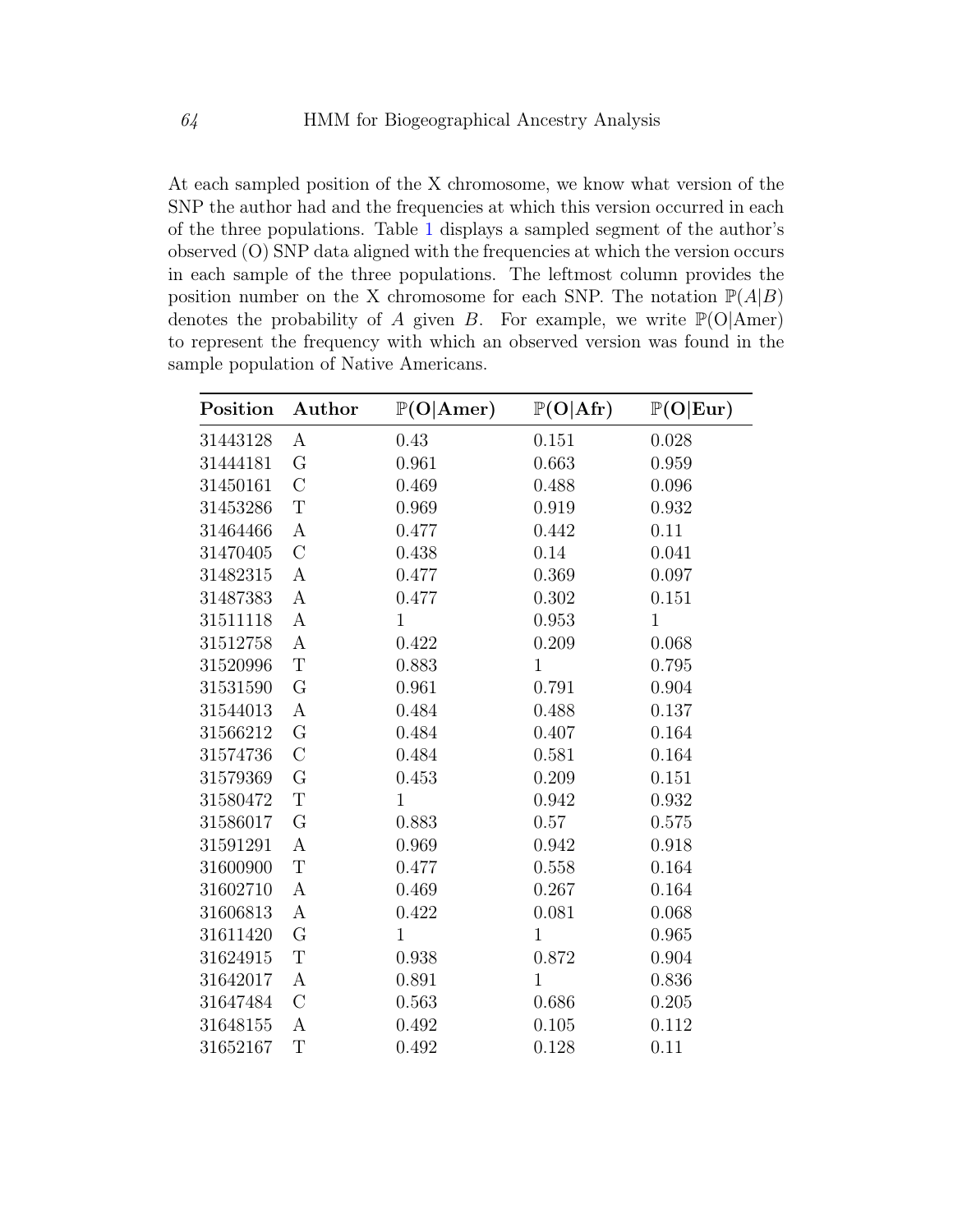| 31656866 | $\overline{A}$ | 0.391 | 0.767 | 0.247 |  |
|----------|----------------|-------|-------|-------|--|
| 31656915 |                | 0.977 | 0.826 | 0.918 |  |
| 31662790 | $\mathbf{r}$   | 0.445 | 0.442 | 0.301 |  |
| 31663741 | $\mathbf{L}$   | 0.875 | 0.628 | 0.616 |  |

Table 1: Data for a small segment of the author's X chromosome with position numbers, author's version and the frequencies at which the author's version occurred in each of the populations under consideration.

We had a total of 12491 sampled positions ranging from one end of the X chromosome to the other. The task was to divine the probability of the underlying biogeographical ancestry (state) at each observed position given all 12491 observations. Call this probability  $\mathbb{P}_{all}(State. Position)$ . When this was done, the above section was determined to be Amerind. The value of  $\mathbb{P}_{\text{all}}(\text{American. Position})$  ranges from 0.90 to 0.999 in this section. See Table [2](#page-6-0) below.

<span id="page-6-0"></span>

| Position | ${\bf SNP}$    | $\mathbb{P}(\text{Amer})$ | $\mathbb{P}(\mathrm{Afr})$ | $\mathbb{P}(\text{Eur})$ |
|----------|----------------|---------------------------|----------------------------|--------------------------|
| 31443128 | А              | 0.903177                  | 0.081039                   | 0.015784                 |
| 31444181 | G              | 0.92649                   | 0.057352                   | 0.016158                 |
| 31450161 | С              | 0.936347                  | 0.06031                    | 0.003343                 |
| 31453286 | Τ              | 0.93939                   | 0.057384                   | 0.003225                 |
| 31464466 | А              | 0.945719                  | 0.053532                   | 0.000749                 |
| 31470405 | $\overline{C}$ | 0.982157                  | 0.01777                    | 0.000073                 |
| 31482315 | А              | 0.986096                  | 0.013802                   | 0.000102                 |
| 31487383 | A              | 0.991059                  | 0.008782                   | 0.000159                 |
| 31511118 | A              | 0.99113                   | 0.00837                    | 0.0005                   |
| 31512758 | A              | 0.995754                  | 0.004165                   | 0.000081                 |
| 31520996 | Τ              | 0.994838                  | 0.004712                   | 0.00045                  |
| 31531590 | G              | 0.995648                  | 0.003882                   | 0.000470                 |
| 31544013 | А              | 0.995943                  | 0.003915                   | 0.000142                 |
| 31566212 | G              | 0.996536                  | 0.003294                   | 0.00017                  |
| 31574736 | $\overline{C}$ | 0.995879                  | 0.003952                   | 0.000169                 |
| 31579369 | G              | 0.998006                  | 0.001827                   | 0.000167                 |
| 31580472 | Τ              | 0.997813                  | 0.001721                   | 0.000466                 |
| 31586017 | G              | 0.998563                  | 0.001112                   | 0.000325                 |
| 31591291 | А              | 0.998446                  | 0.001081                   | 0.000473                 |
| 31600900 | Τ              | 0.998564                  | 0.001264                   | 0.000172                 |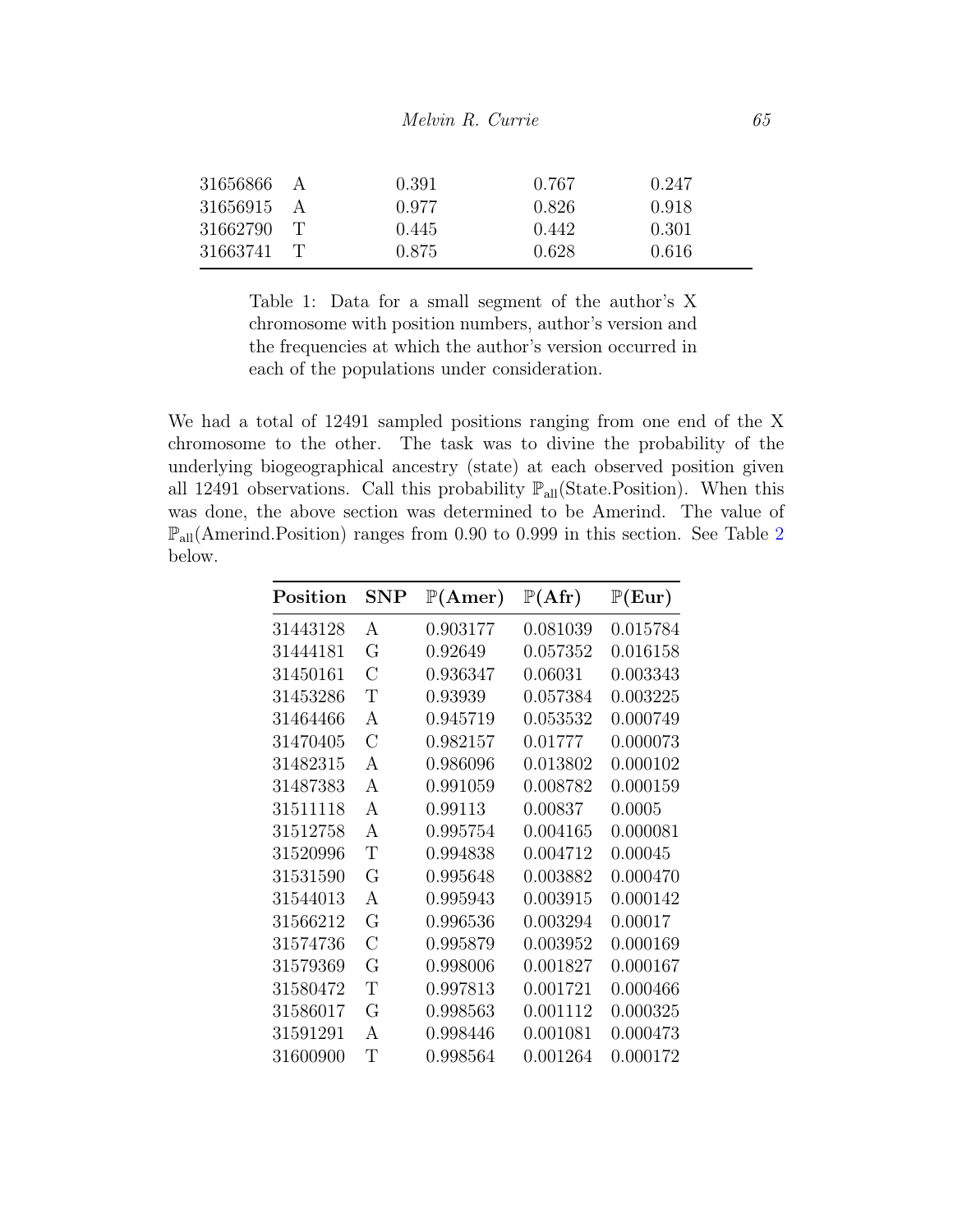| Position | SNP           | $\mathbb{P}(\text{Amer})$ | $\mathbb{P}(\mathrm{Afr})$ | $\mathbb{P}(\text{Eur})$ |
|----------|---------------|---------------------------|----------------------------|--------------------------|
| 31602710 | A             | 0.999105                  | 0.00072                    | 0.000175                 |
| 31606813 | A             | 0.999781                  | 0.00171                    | 0.00048                  |
| 31611420 | G             | 0.999018                  | 0.000200                   | 0.000782                 |
| 31624915 | Т             | 0.999053                  | 0.000183                   | 0.000764                 |
| 31642017 | A             | 0.99897                   | 0.000561                   | 0.000469                 |
| 31647484 | $\mathcal{C}$ | 0.999134                  | 0.000684                   | 0.000182                 |
| 31648155 | A             | 0.99974                   | 0.000183                   | 0.000077                 |
| 31652167 | T             | 0.999758                  | 0.000160                   | 0.000082                 |
| 31656866 | A             | 0.998705                  | 0.00098                    | 0.000315                 |
| 31656915 | A             | 0.998702                  | 0.000828                   | 0.00047                  |
| 31662790 | Т             | 0.998839                  | 0.000823                   | 0.000338                 |
| 31663741 | Т             | 0.999057                  | 0.000591                   | 0.000353                 |

Table 2: Results of the HMM probability analysis for the segment in Table [1.](#page-5-0)

We shall view as close to unassailable the claim that as you traverse the chromosome, once you move into a segment inherited from a given biogeographical region, you will stay there "for a while." This is our first tenet of faith. The section in the example that we just discussed represents less than one third of one percent of the chromosome. Now we add another tenet of faith: All models are wrong, but, despite this uncomfortable truth, some models are useful. We believe, in particular, that HMM is.

It would be foolhardy to assume that all readers have a knowledge of the ins and outs of Hidden Markov Modeling. We will attempt to use the technique as a black box. Nonetheless, it would be helpful to provide some insight into the mechanisms that are at play. Below we take a stab at describing a "model of the model." (See  $[1, 2, 3]$  $[1, 2, 3]$  $[1, 2, 3]$  $[1, 2, 3]$  $[1, 2, 3]$  for more on HMM.)

At each sampled position on the author's X chromosome, we effectively have for the SNP that is present at that position, the probability of that SNP given the biogeographical region. What we want to know is the probability of the biogeographical region being the contributor, given the SNP. The reader who is familiar with Bayes' theorem will not be surprised that this theorem is a foundational piece in the rather elaborate machinery of HMM. In its design, the process moves from one end of the chromosome to the other assessing the probability of the biogeographical region at each sampled position, given all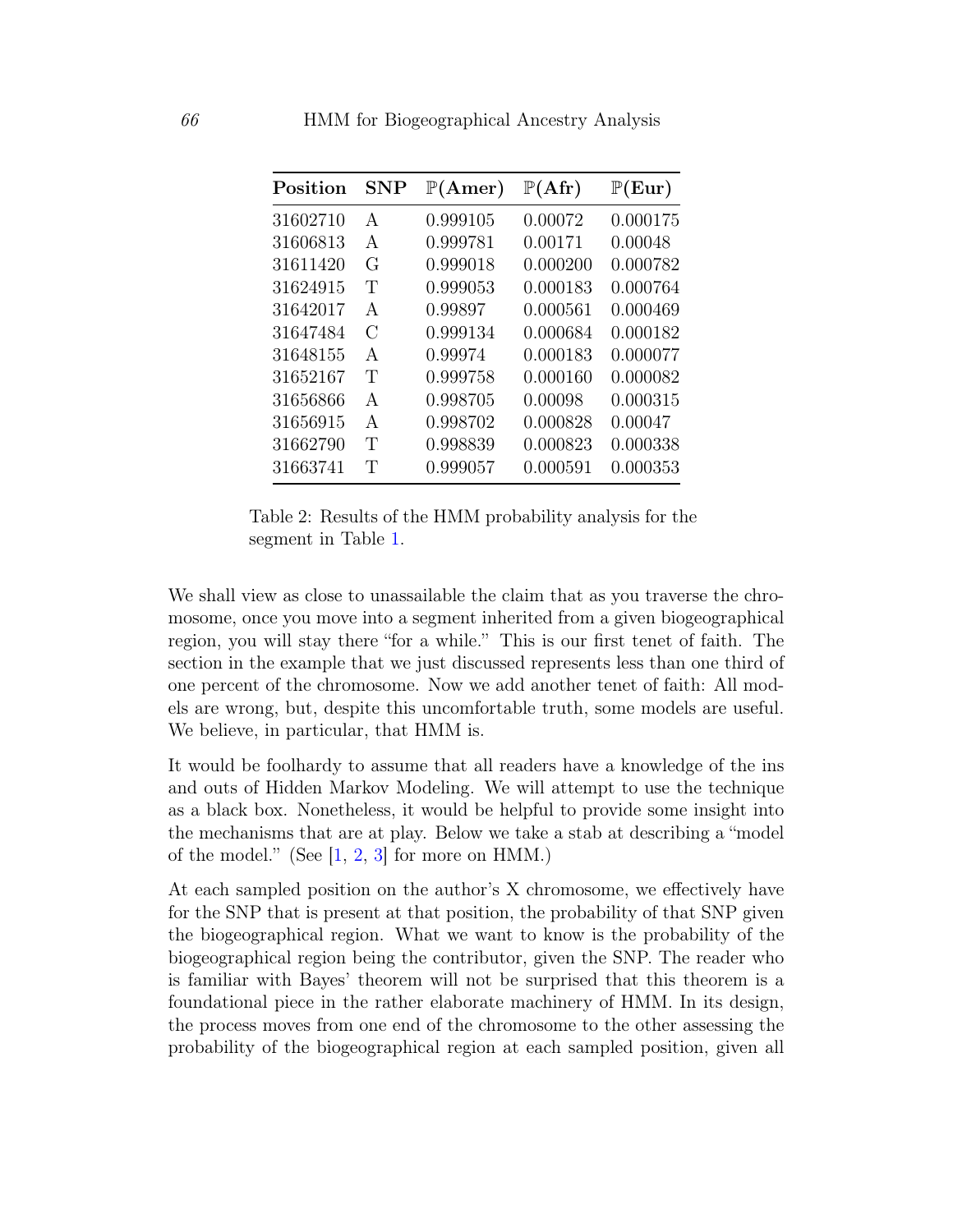that has been observed prior to that position. The machinery then moves from the opposite end back to the beginning, computing at each position the probability of each biogeographical region being the contributor, given everything that has been seen before and after each position.

One can imagine a passenger on a highway moving from east to west across the country, attempting to establish the position of boundaries that occur between rural, urban, and suburban regions, based on observations. Perhaps the presence of a silo indicates that he is now moving through a rural area, but where did the rural area begin? Perhaps the silo is simply a remnant that indicates that the area was once rural, but now the silo stands on a small vacant lot in suburbia. He then reverses his direction and moves east, making observations and reconciling them with what was seen when moving west. When the observer begins his round trip, he must make a guess as to which type of region he finds himself in initially, with essentially no data. Knowing a priori the probability of making a transition from one regional classification to another would also be helpful. An initial guess of these transition probabilities is all the observer has. At the end of the roundtrip, re-estimations of transition probabilities and the initial state are made based on all that has been observed during the round trip. Then a second roundtrip is made. If we can imagine HMM being implemented in this process, it is an important feature of the methodology that each successive roundtrip is guaranteed to give us better results than the previous one, the improvement being based on a measure called the score. The score is a probability, so it is bounded above by 1. That forces a convergence to what will at least be a local maximum. This somewhat tortured "model" of Hidden Markov Modeling might be useful for the reader as we move through the analysis.

What we initially have is simply the data described above. We do not know the probability of making a transition on the chromosome from a segment contributed from one biogeographical region to a segment contributed by another. This gets codified in what is called the *state-transition matrix*. Further, we do not know what biogeographical region contributed the first segment that we encounter. One of the strengths of HMM is that we can make an initial estimate of these parameters and then allow the re-estimation machinery of the model to modify them for the better. The values that we have when we converge to equilibrium are the ones that we will have to live with. We are at equilibrium when the score no longer improves, the score being a measure of the probability of the sequence of 12491 observations. For computational reasons, we actually use the logarithm (base 10) of the score, instead of the score itself.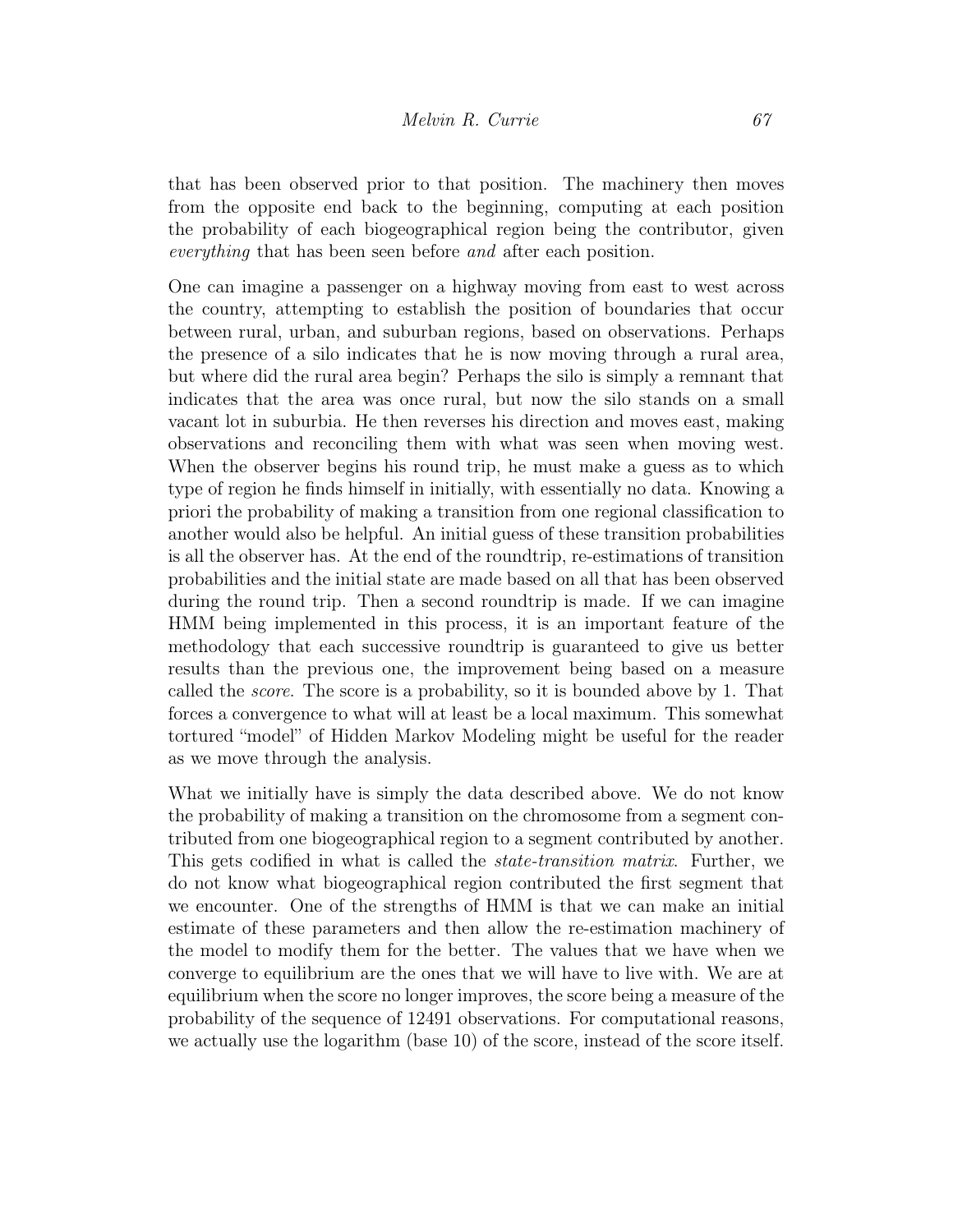Since the scores are less than 1, the logarithm of the score is negative. The closer the score is to zero, the better it is. For instance, -1000.5 is better than -2103.2. Figure [3](#page-9-0) represents the result that we get using HMM.



<span id="page-9-0"></span>Figure 3: Result of X chromosome biogeographical analysis using HMM for author's X chromosome. Color coding indicates the biogeographical origins of the segments.

We list below some of the choices that we made for the initial state-transition matrices along with the number of iterations to equilibrium. To provide orientation, the entry in the  $kth$  row and the *jth* column is the probability of transitioning from the *j*th state at position n to the *k*th state at position  $n+1$ . The means that the matrices are necessarily column stochastic (columns add to 1).

Each initiation with an arbitrarily chosen state-transition matrix led to the same score,  $\mathbb{P}_{all}$ (State.Position) values and final state-transition at equilibrium. In all cases the initial probability for each population was taken to be  $1/3$ . (We do not show the 12491 probability assignments, but most assignments were made based on the  $\mathbb{P}_{all}(\text{State. Position})$  being greater than 0.90. See Table [2.](#page-6-0)) A matrix is said to be symmetric if the value in row j and column  $k$  is always the same as the value in row  $k$  and column  $j$ . The iterations given in Tables [3](#page-10-0) and [4](#page-10-1) represent the number required to converge to equilibrium. Our symmetric matrices are column stochastic and so the column values must sum to 1. As a result, the symmetric matrices we use are of the form:

$$
\begin{pmatrix} a & \frac{1-a}{2} & \frac{1-a}{2} \\ \frac{1-a}{2} & a & \frac{1-a}{2} \\ \frac{1-a}{2} & \frac{1-a}{2} & a \end{pmatrix},
$$

where  $0 < a < 1$ .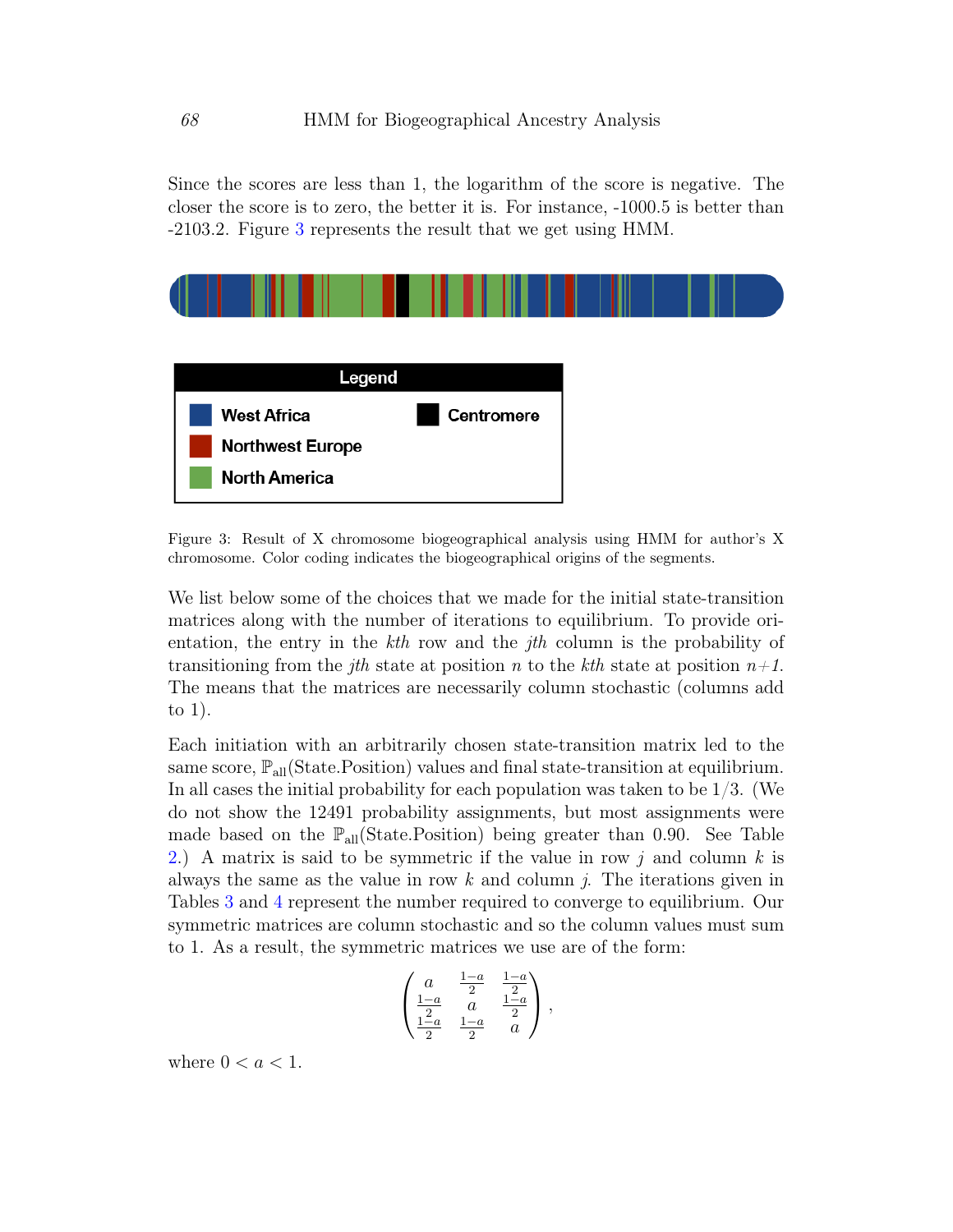Most of the initial states that we ran with our model were with symmetric matrices, because that allows us to initiate without a bias toward any region. However, all the initiations that we ran with non-symmetric matrices converged to the same result.

<span id="page-10-0"></span>The model was tested under the following conditions.

| а.        | iterations |
|-----------|------------|
| 0.990     | 46         |
| 0.340     | 74         |
| $0.100\,$ | 109        |
| $0.005\,$ | 184        |

Table 3: Model trials.

The model with a non-symmetric matrix such as

$$
\begin{pmatrix} 0.6 & 0.5 & 0.7 \\ 0.3 & 0.2 & 0.1 \\ 0.1 & 0.3 & 0.2 \end{pmatrix}
$$

was also run with 75 iterations, with similar results.

Although there is nothing in the methodology of HMM that guarantees that we have found the maximum score, choosing such a disparate set of initial conditions and finding that they all result in the same score after convergence to equilibrium provides a level of confidence that we have in fact succeeded in doing precisely that.

<span id="page-10-1"></span>

| Author                 |         |          | Amerind West African NW European |
|------------------------|---------|----------|----------------------------------|
| Amerind                | 0.9792  | 0.006653 | 0.019388                         |
| West African           | 0.01304 | 0.99029  | 0.011955                         |
| NW European $0.007412$ |         | 0.003061 | 0.96866                          |

Table 4: Consensus for all initiations (12,491 observations), Score: 2403.80695324, state-transition matrix at equilibrium.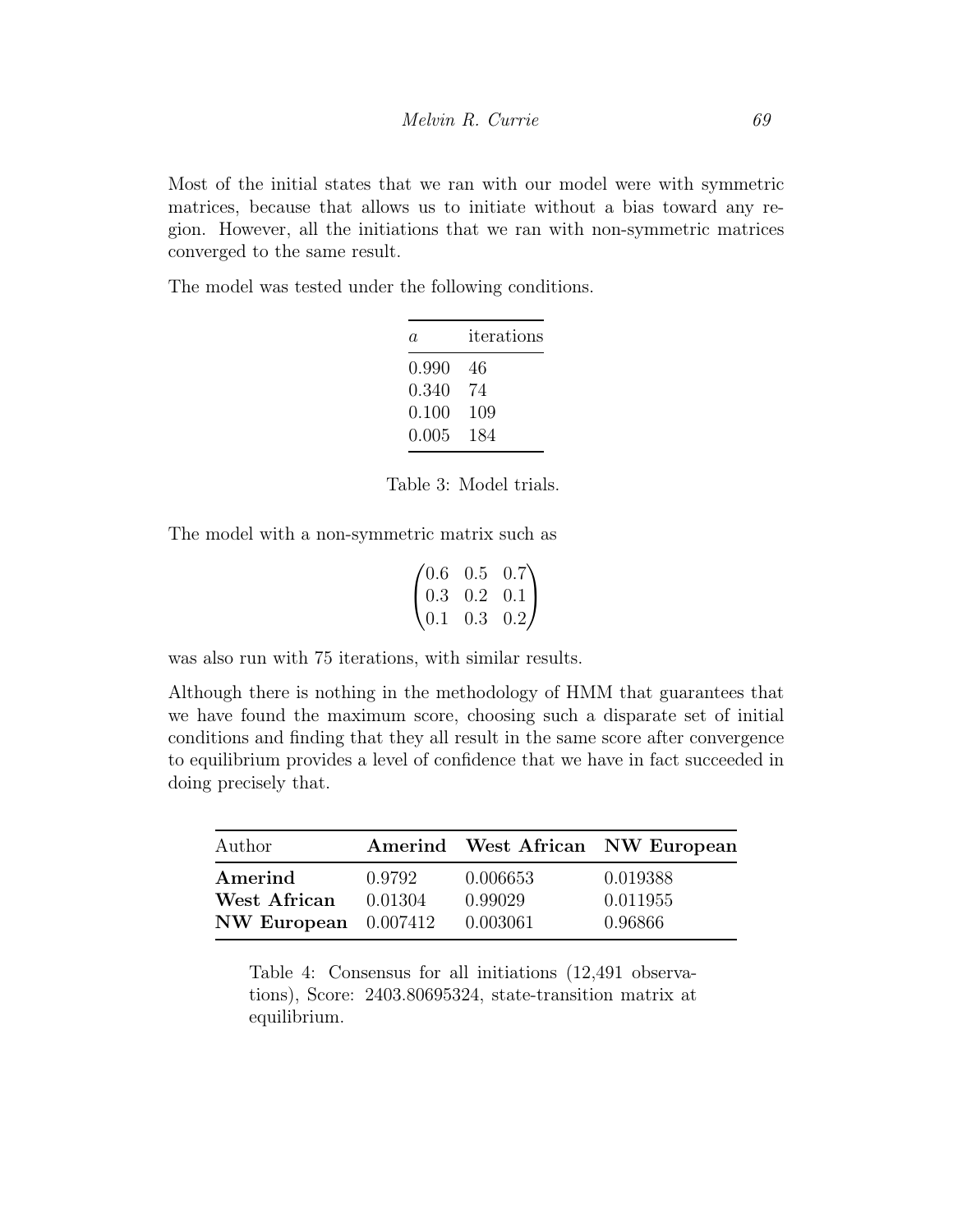Since this analysis is not time-dependent, one might wonder about the arbitrariness of starting the analysis at one end of the chromosome versus the other. The result in Table [4](#page-10-1) shows the case when we start from the short-arm end of the chromosome. Table [5](#page-11-0) shows what we get when we feed in the data starting from the long-arm end of the chromosome.

<span id="page-11-0"></span>

| Author             |         |          | Amerind West African NW European |
|--------------------|---------|----------|----------------------------------|
| Amerind            | 0.9792  | 0.00697  | 0.01801                          |
| West African       | 0.01245 | 0.99029  | 0.01333                          |
| NW European .00836 |         | 0.002744 | 0.96866                          |

Table 5: Starts on the long arm of the chromosome. Score: -2403.8076461, initial state-transition matrix was symmetric with 0.99 on the diagonal; 47 iterations.

Note that the diagonals and the score are essentially identical to what we got when we fed in the data starting from the other end of the chromosome. Most importantly, the  $\mathbb{P}_{all}(State\cdot Position)$  values that we found are also identical at every position, so the biogeographical assignments are unchanged. What about the off-diagonal values in the transition matrix? After a moment's reflection, we realize that we should expect these values to be different, because the probability of transitioning from one state to another is naturally orderdependent for the object that we are analyzing. The values on the diagonal represent something like a "thickness" measure, the tendency to stay in a biogeographical ancestry. Thickness is not order-dependent. The diagonal values support our tenet of faith. The probability that a given position is not on the boundary of segments contributed from two different biogeographical regions is high. In this particular analysis it was at least 0.96866.

We should return to the graphic that represents our results, because it's the bottom line. With its high degree of fragmentation, the graphic we produced looks nothing like the two produced by the companies. There is no apparent way to determine which of the three analyses (theirs and the author's) is closest to the truth.

To move beyond this impasse, it would be helpful to analyze the X chromosome of someone who can say with confidence that their ancestry is only from one of the regions. Figure [4](#page-12-0) shows the results of the analysis for a person whose ancestry has been thoroughly researched and is believed to have genetic contributions only from northwestern Europe.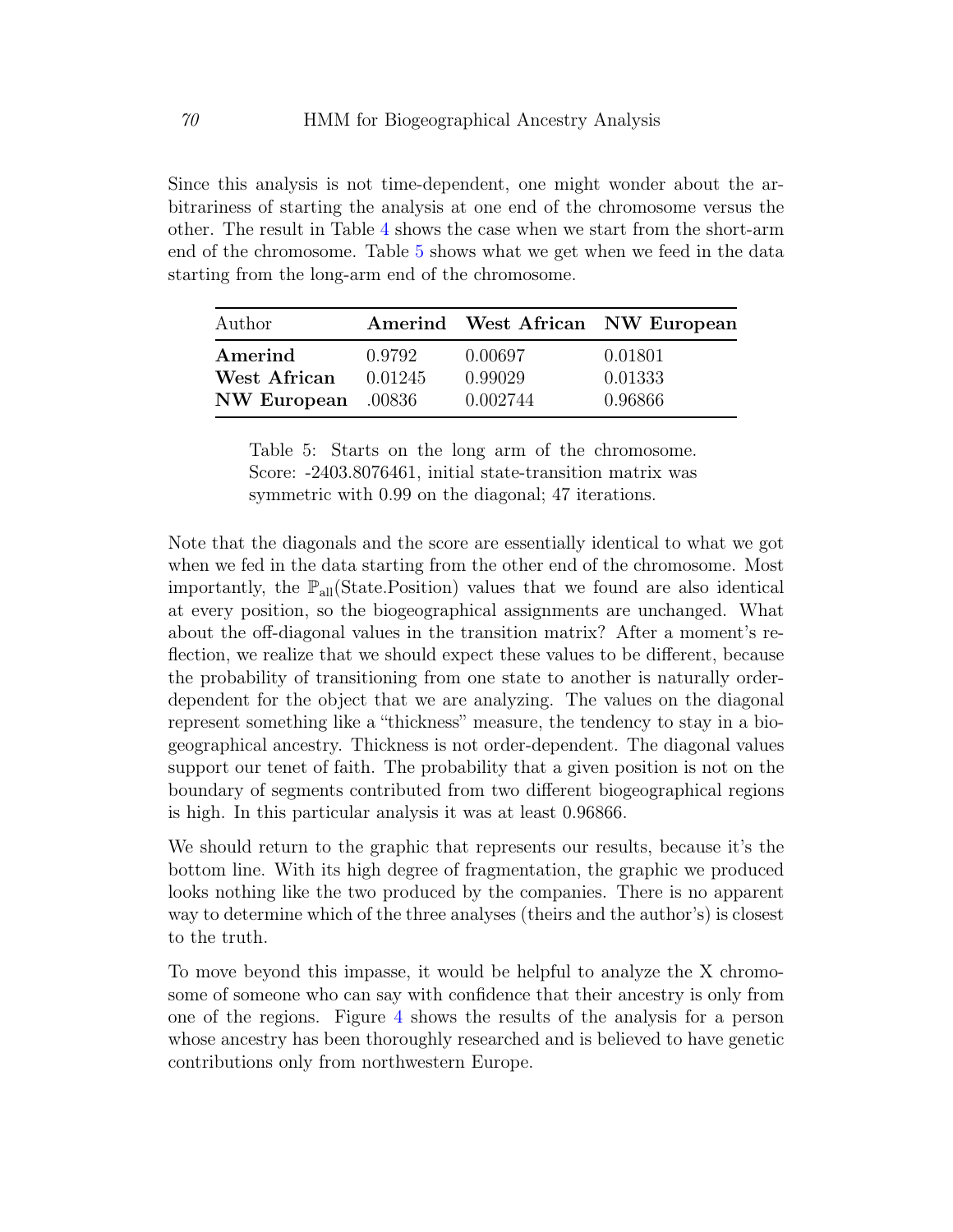

<span id="page-12-0"></span>Figure 4: The result of X chromosome biogeographical analysis using HMM for non-admixed European man's X chromosome. Color coding indicates the biogeographical origins of the segments.

It would appear that not only is the model wrong; it is terribly wrong and not useful. However, the title of this paper is not "The Folly of Using Hidden Markov Modeling for Biogeographical Ancestry Analysis." So this is not the end of the exercise.

### Smoothing

At this juncture it is pretty clear that the methodology is producing results that are noise-ridden. Our approach is in need of modification and our thinking turned to reducing what we choose to call "volatility."

<span id="page-12-1"></span>Instead of using the population frequencies at each sampled position, we use the arithmetic mean of the observed frequencies in non-overlapping blocks of n consecutive samples, where we hope to establish what value of  $n$  is optimal. Rest assured, the HMM does not know that we're "cheating." It certainly does not know that we are using average frequencies instead of individual frequencies. The block size, over which we will average, is so small that the entire block almost certainly came from only one of our recent ancestors. Admixture persisted in the analysis for our person of strictly European ancestry for block sizes up to eight sampled positions. It vanished at block-size 9. Here Tables [6](#page-12-1)[-7](#page-13-0) represent the converged block-size-9 state-transition matrices, for the non-admixed European man and the author, respectively.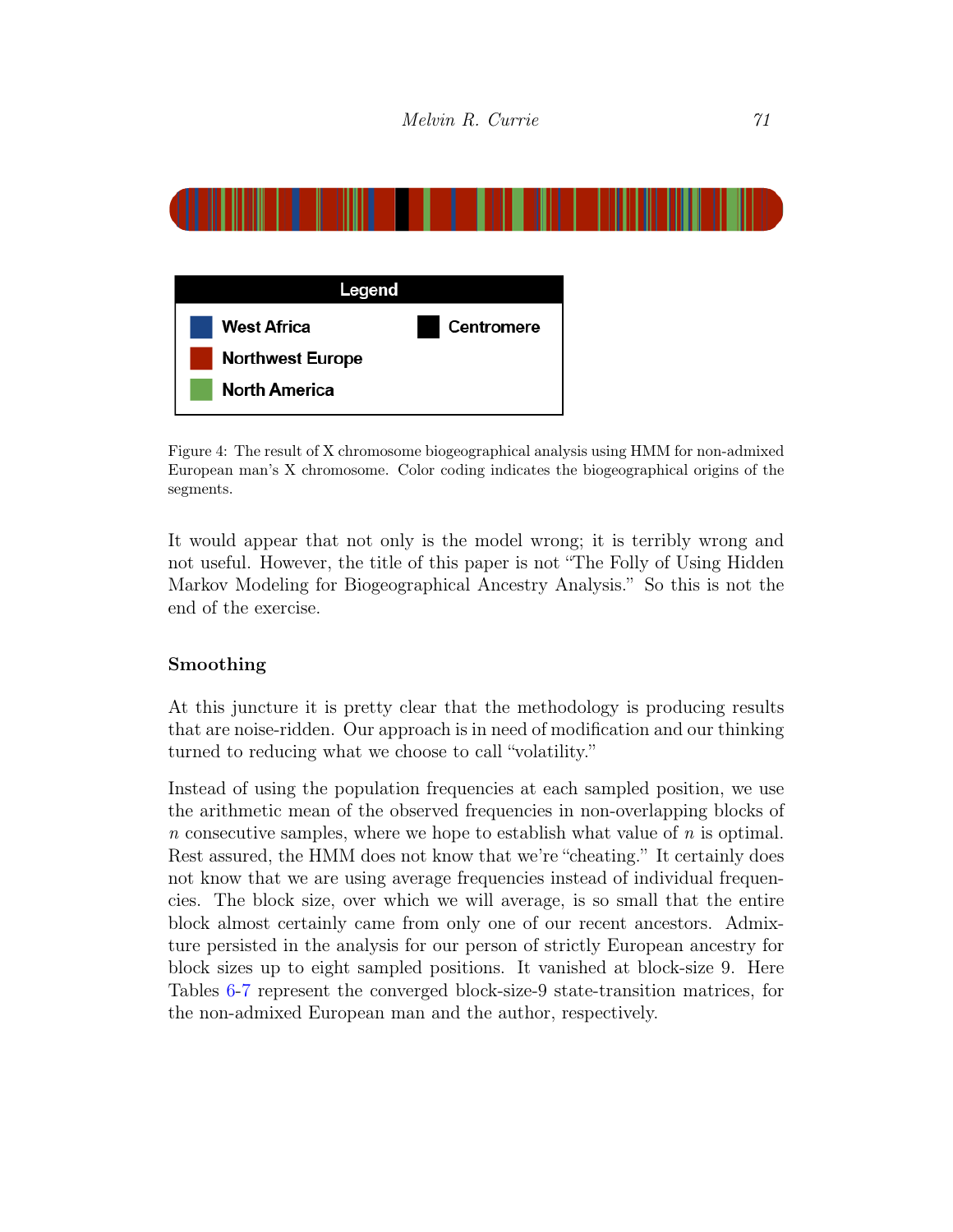| European Man Amerind West African NW European |                 |                  |                  |
|-----------------------------------------------|-----------------|------------------|------------------|
| Amerind                                       | 0.03299         | $3.8555*10^{-6}$ | $3.7519*10^{-7}$ |
| West African                                  | $1.72*10^{-20}$ | $4.663*10^{-15}$ | $3.754*10^{-22}$ |
| NW European                                   | 0.96700         | 0.99999          | 0.99999          |

Table 6: Converged block-size-9 state-transition matrix for European man.

<span id="page-13-0"></span>

| Author                                             |                  |                                  | Amerind West African NW European |
|----------------------------------------------------|------------------|----------------------------------|----------------------------------|
| Amerind<br>West African<br>NW European $10^{-117}$ | 0.9979<br>0.0021 | 0.0012<br>0.9988<br>$3*10^{-13}$ | 0.994<br>$8*10^{-142}$<br>0.006  |

Table 7: Converged block-size-9 state-transition matrix for the author.

Is what we have at this point right? Figure [5](#page-13-1) for the author is now essentially identical to the one produced by 23andMe, but it lacks the European ancestry asserted by deCODEme.



<span id="page-13-1"></span>Figure 5: These are X chromosome graphics corresponding to Tables [6-](#page-12-1)[7.](#page-13-0) The legend provides the percentages for the author.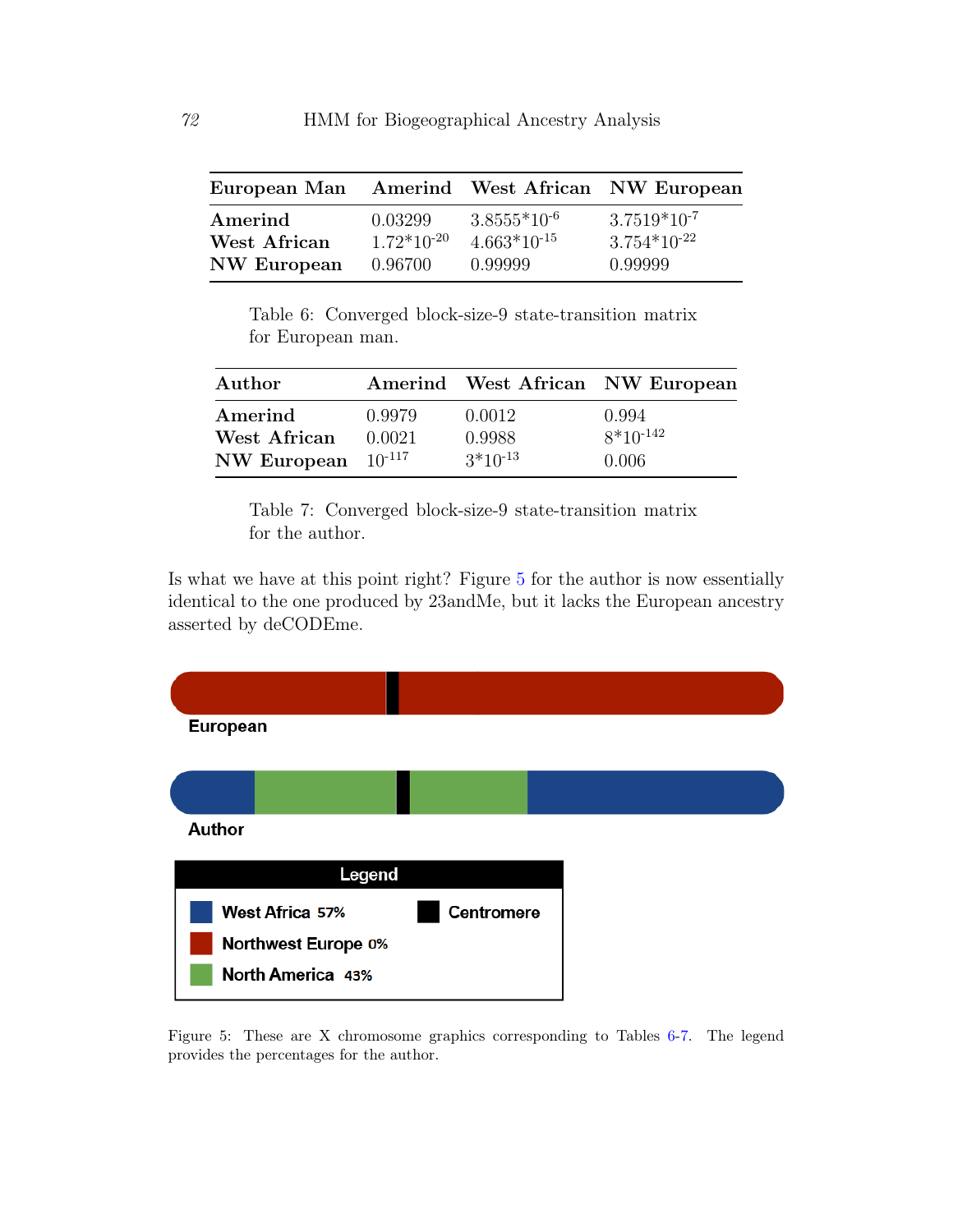<span id="page-14-0"></span>We've used the same smoothing window for both subjects. Perhaps we should look at the score that the non-admixed European test case had when the "noise" disappeared and then select a block size that gives a comparable score for the author. We remind the reader that the scores are negative and for that reason scores that are smaller in absolute value are larger.

|   |                     | Block Size Author non-admixed European |
|---|---------------------|----------------------------------------|
|   |                     | $-2403.8$ $-2462.7$                    |
| 3 | $-2171.0$ $-2277.0$ |                                        |
|   |                     | $-2097.4$ $-2223.2$                    |
| 8 |                     | $-2091.1 -2214.4$                      |
| Q |                     | $-2081.0 -2209.9$                      |

#### Table 8: Adjusted Scores

The adjusted scores in Table [8](#page-14-0) are found by multiplying the actual score by the size of the block. We multiply by the block size because averaging over a block size of  $n$  reduces the number of observations the model "sees" to the original number of observations divided by n. When we consider how probabilities are computed in this context (multiplication), together with the fact that we are taking the logarithm of the result, it seems reasonable to adjust in this way to make comparisons. As an example, for  $n = 2$ , we would have half as many observations and the score could be expected to be about the square root of the score for the original sequence of unaveraged frequencies. The logarithm of that score would be roughly one half the logarithm of the original score.

Using these crude adjustments, it appears that block-size 3 produces a better score for the author's X chromosome analysis than block-size 9 does for the control (European) case. (Block-size 2 does not.) If we use the score as the criterion for getting the correct amount of noise reduction, while limiting the risk of erasure of real contributions by over-smoothing, we get the results for the author shown in Figure [6](#page-15-0) (also see Table [9\)](#page-15-1).

Note that with these adjustments the state-transition matrix for the author has a dominant diagonal, while a glance back at the European control case reveals a dominant European row.

<span id="page-14-1"></span>On the basis of the adjusted score, the author suspects that averaging using block-size 9 is than better than using the block-size-3 results. Further, observe that for the author's X chromosome the adjusted scores at block-size 10 begin to decrease, after having steadily improved up to block-size 9. See Table [10.](#page-14-1)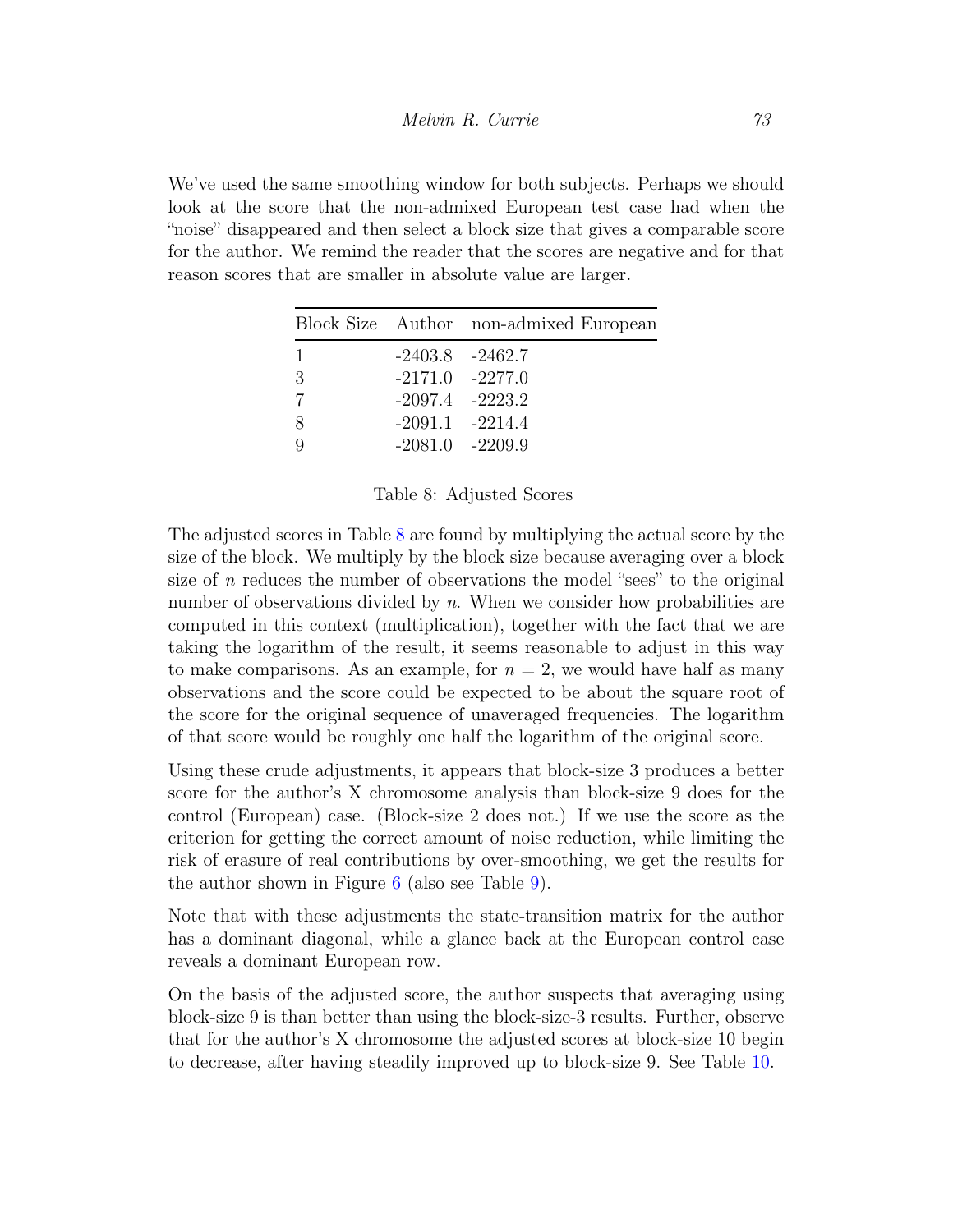

<span id="page-15-0"></span>Figure 6: The HMM results for the author using block-size 3.

<span id="page-15-1"></span>

| Author                 |          |                  | Amerind West African NW European |
|------------------------|----------|------------------|----------------------------------|
| Amerind                | 0.991426 | $3.8555*10^{-6}$ | 0.050368                         |
| West African           | 0.001412 | 0.998596         | 0.008261                         |
| NW European $0.007162$ |          | 0.001182         | 0.941371                         |

Table 9: Converged block-size-3 state-transition matrices for the author.

| Block Size | Adjusted Score |
|------------|----------------|
| 1          | -2462.7        |
| 3          | $-2277.0$      |
| 7          | $-2223.2$      |
| 8          | $-2214.4$      |
| 9          | $-2209.9$      |
| 10         | -2084.77       |
| 20         | $-2082.02$     |
| 80         | -2160.76       |
|            |                |

Table 10: Adjusted score for various block sizes.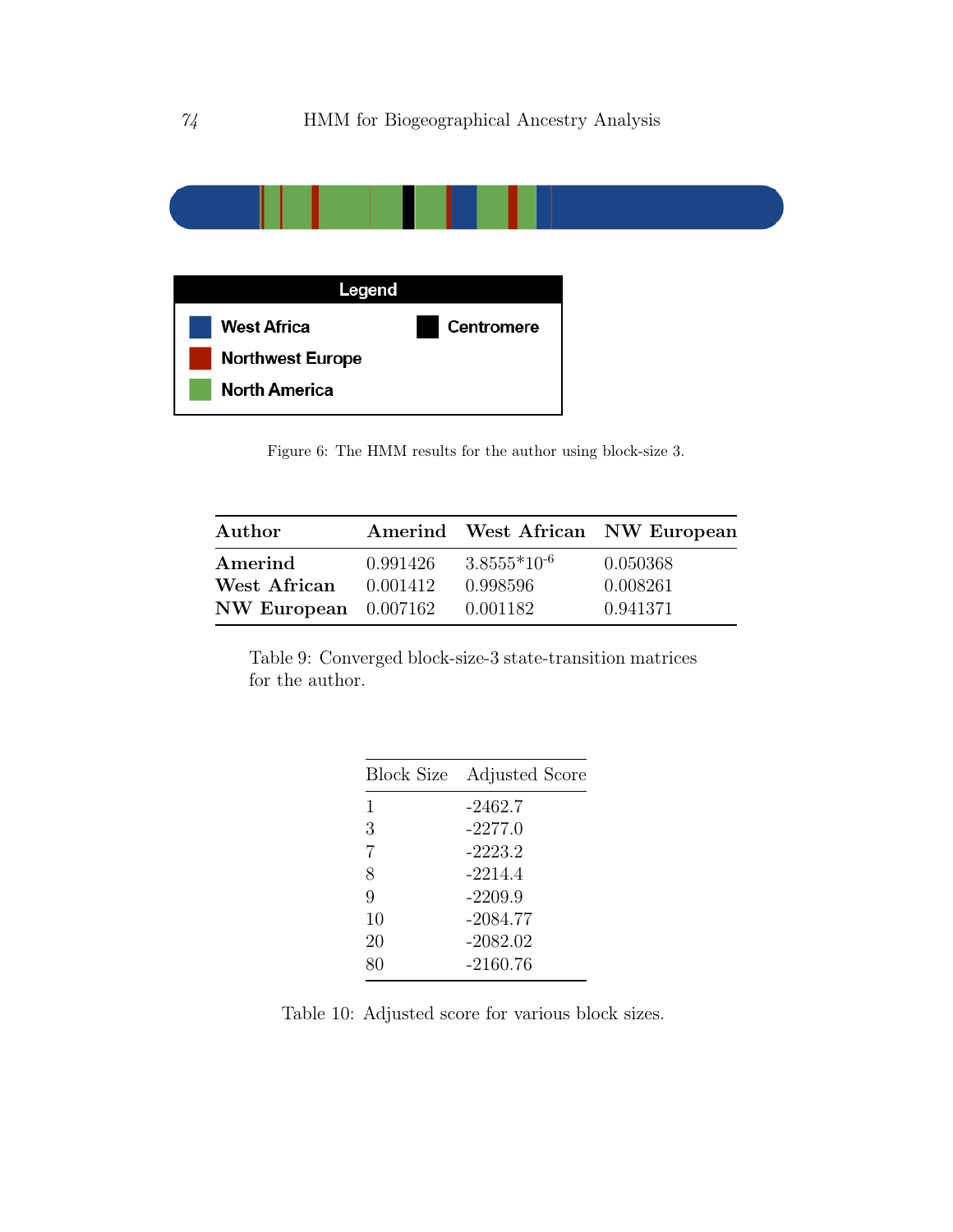For the European control case, the score continued to increase after block-size 9, but the result did not change. It remained 100 percent European.

Throwing in this last bit of evidence leads to choosing the block-size-9 result, which we show again below (Figure [7\)](#page-16-0) as the "winner," along with the corresponding state transition matrix (Table [11\)](#page-16-1). Note that the diagonal values of the state transition matrix are large only in the positions that correspond to the Amerind and West African populations.

<span id="page-16-1"></span>

| Author                  |                  |                    | Amerind West African NW European |
|-------------------------|------------------|--------------------|----------------------------------|
| Amerind<br>West African | 0.9979<br>0.0021 | 0.0012<br>0.9988   | 0.994<br>$8 \cdot 10^{-142}$     |
| NW European $10^{-117}$ |                  | $3 \cdot 10^{-13}$ | 0.006                            |

Table 11: The converged state-transition matrix for the author.



Figure 7: The "winning" graphic for the author.

<span id="page-16-0"></span>In Table [11,](#page-16-1) the value 0.994 in the topmost row might be puzzling. This is best interpreted as an indication of the affinity of the European SNP data characteristics with those of the North American data and sheds light on why there was so much European "noise" for block sizes smaller than 9.

Just for fun, we recall that of thirty-two 3<sup>rd</sup> great grandparents, only eight of them are on the "glide path" to my X chromosome. Suppose that the Native American ancestor who made the contribution was a  $3<sup>rd</sup>$  great grandmother.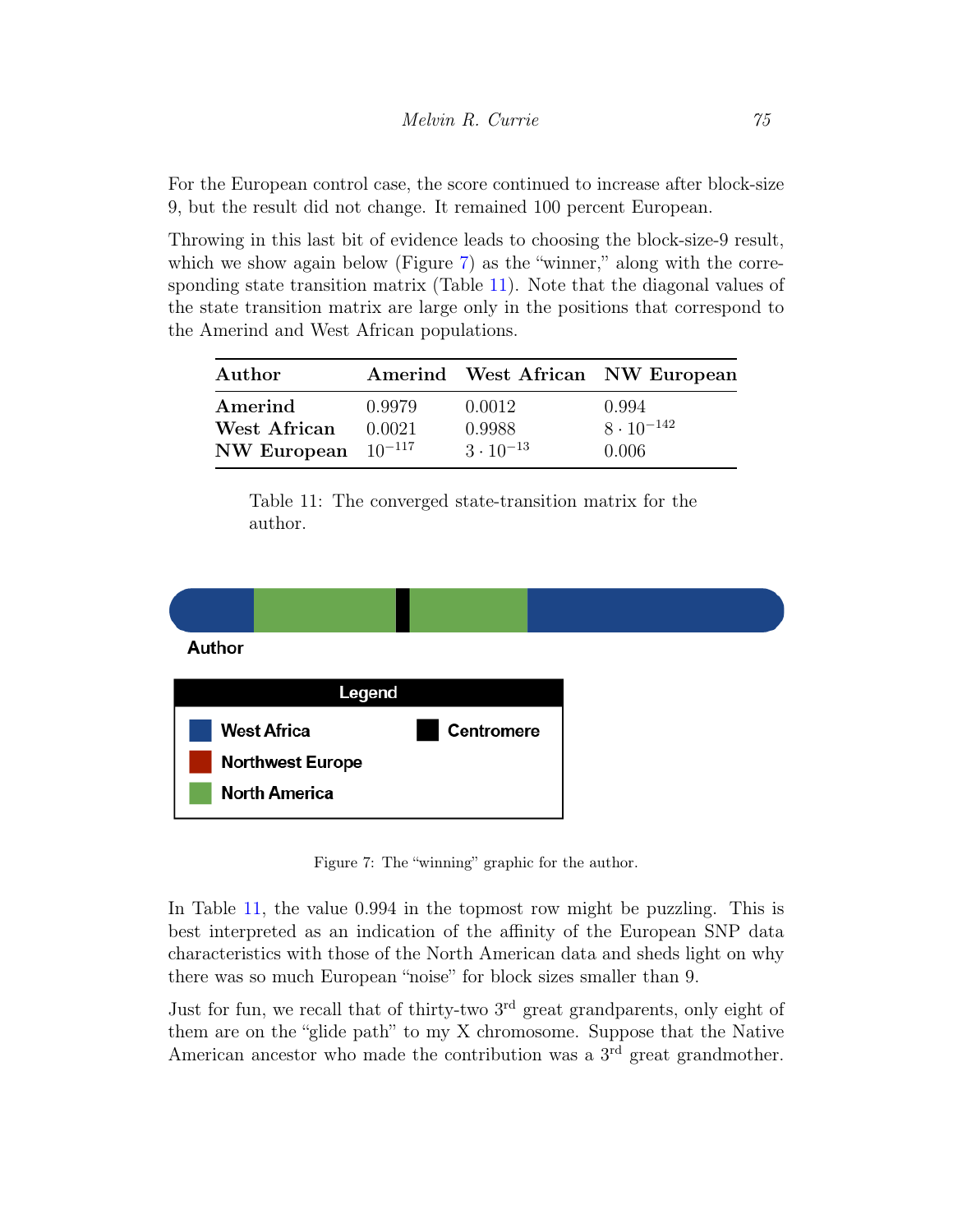She would have been one of eight (sixth Fibonacci number) ancestors from that generation who could have contributed to my X chromosome. Figure [8](#page-17-0) displays in green a possible path for her contribution.



<span id="page-17-0"></span>Figure 8: X chromosome contribution path (in green) from the  $3<sup>rd</sup>$  great grandparent that minimizes recombination events. No paternal ancestors contribute to a male's X chromosome and, for sake of simplicity, the paternal branch is not shown. (Circles are female ancestors, Squares are male.)

Along the green path there are only two recombination events, since the males pass the X to their daughters virtually unchanged. If this scenario corresponds to fact, it is not at all surprising that a large contribution from this  $3<sup>rd</sup>$  great grandmother might remain intact all the way from her, a woman who was likely born in the 1700s, to the author.

## Conclusions

The observations in this study lead the author to conjecture that perhaps the adjusted score is the right mechanism to use as an indication that the correct block size has been chosen. The rule would be: If the analysis shows contributions from more than one biogeographical region, continue to increase the block size until there is only one biogeographical region represented in the analysis or until the adjusted scores level off or begin to decrease.